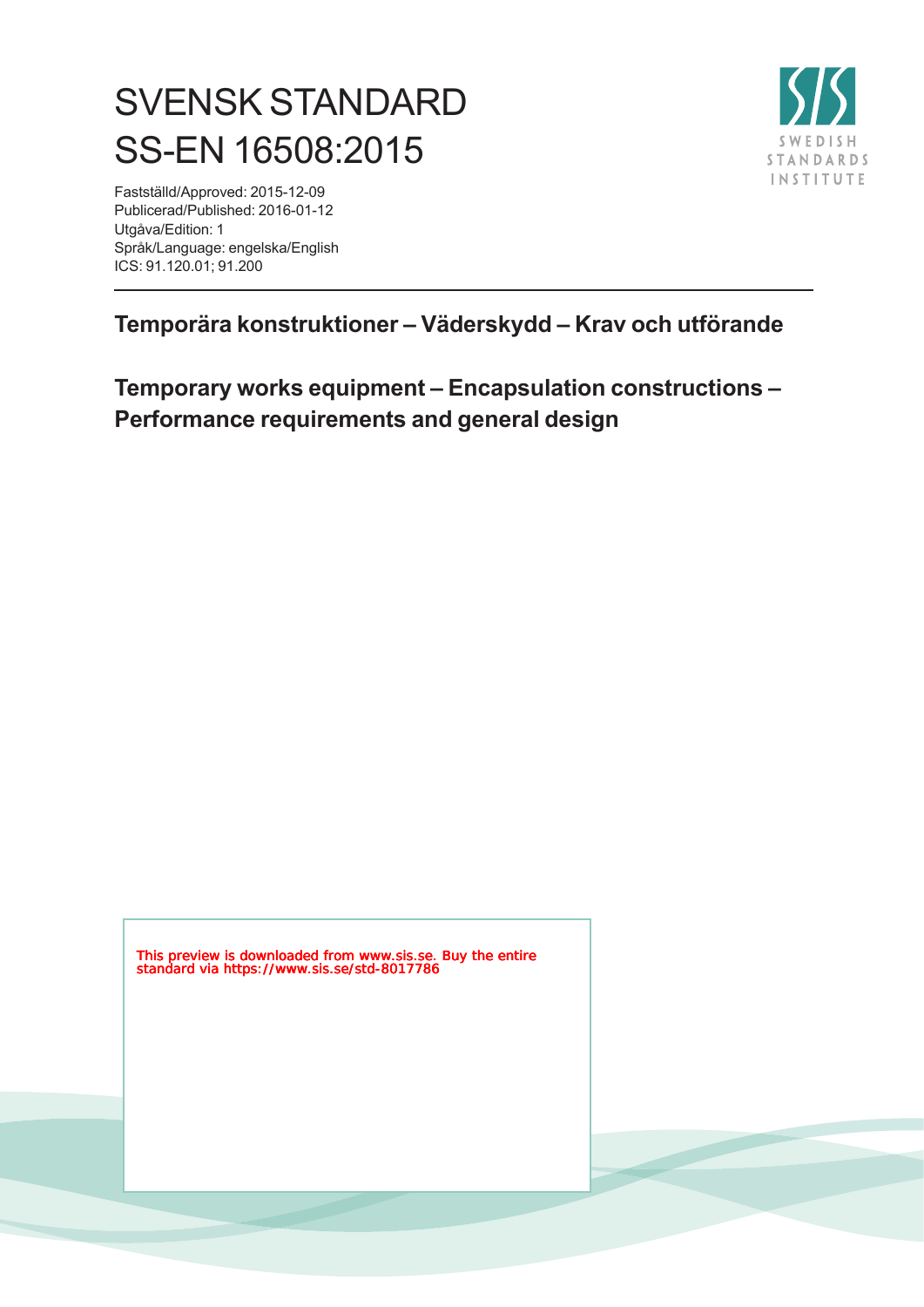# Standarder får världen att fungera

*SIS (Swedish Standards Institute) är en fristående ideell förening med medlemmar från både privat och offentlig sektor. Vi är en del av det europeiska och globala nätverk som utarbetar internationella standarder. Standarder är dokumenterad kunskap utvecklad av framstående aktörer inom industri, näringsliv och samhälle och befrämjar handel över gränser, bidrar till att processer och produkter blir säkrare samt effektiviserar din verksamhet.* 

#### **Delta och påverka**

Som medlem i SIS har du möjlighet att påverka framtida standarder inom ditt område på nationell, europeisk och global nivå. Du får samtidigt tillgång till tidig information om utvecklingen inom din bransch.

#### **Ta del av det färdiga arbetet**

Vi erbjuder våra kunder allt som rör standarder och deras tillämpning. Hos oss kan du köpa alla publikationer du behöver – allt från enskilda standarder, tekniska rapporter och standardpaket till handböcker och onlinetjänster. Genom vår webbtjänst e-nav får du tillgång till ett lättnavigerat bibliotek där alla standarder som är aktuella för ditt företag finns tillgängliga. Standarder och handböcker är källor till kunskap. Vi säljer dem.

#### **Utveckla din kompetens och lyckas bättre i ditt arbete**

Hos SIS kan du gå öppna eller företagsinterna utbildningar kring innehåll och tillämpning av standarder. Genom vår närhet till den internationella utvecklingen och ISO får du rätt kunskap i rätt tid, direkt från källan. Med vår kunskap om standarders möjligheter hjälper vi våra kunder att skapa verklig nytta och lönsamhet i sina verksamheter.

**Vill du veta mer om SIS eller hur standarder kan effektivisera din verksamhet är du välkommen in på www.sis.se eller ta kontakt med oss på tel 08-555 523 00.**

# Standards make the world go round

*SIS (Swedish Standards Institute) is an independent non-profit organisation with members from both the private and public sectors. We are part of the European and global network that draws up international standards. Standards consist of documented knowledge developed by prominent actors within the industry, business world and society. They promote cross-border trade, they help to make processes and products safer and they streamline your organisation.*

#### **Take part and have influence**

As a member of SIS you will have the possibility to participate in standardization activities on national, European and global level. The membership in SIS will give you the opportunity to influence future standards and gain access to early stage information about developments within your field.

#### **Get to know the finished work**

We offer our customers everything in connection with standards and their application. You can purchase all the publications you need from us - everything from individual standards, technical reports and standard packages through to manuals and online services. Our web service e-nav gives you access to an easy-to-navigate library where all standards that are relevant to your company are available. Standards and manuals are sources of knowledge. We sell them.

#### **Increase understanding and improve perception**

With SIS you can undergo either shared or in-house training in the content and application of standards. Thanks to our proximity to international development and ISO you receive the right knowledge at the right time, direct from the source. With our knowledge about the potential of standards, we assist our customers in creating tangible benefit and profitability in their organisations.

**If you want to know more about SIS, or how standards can streamline your organisation, please visit www.sis.se or contact us on phone +46 (0)8-555 523 00**



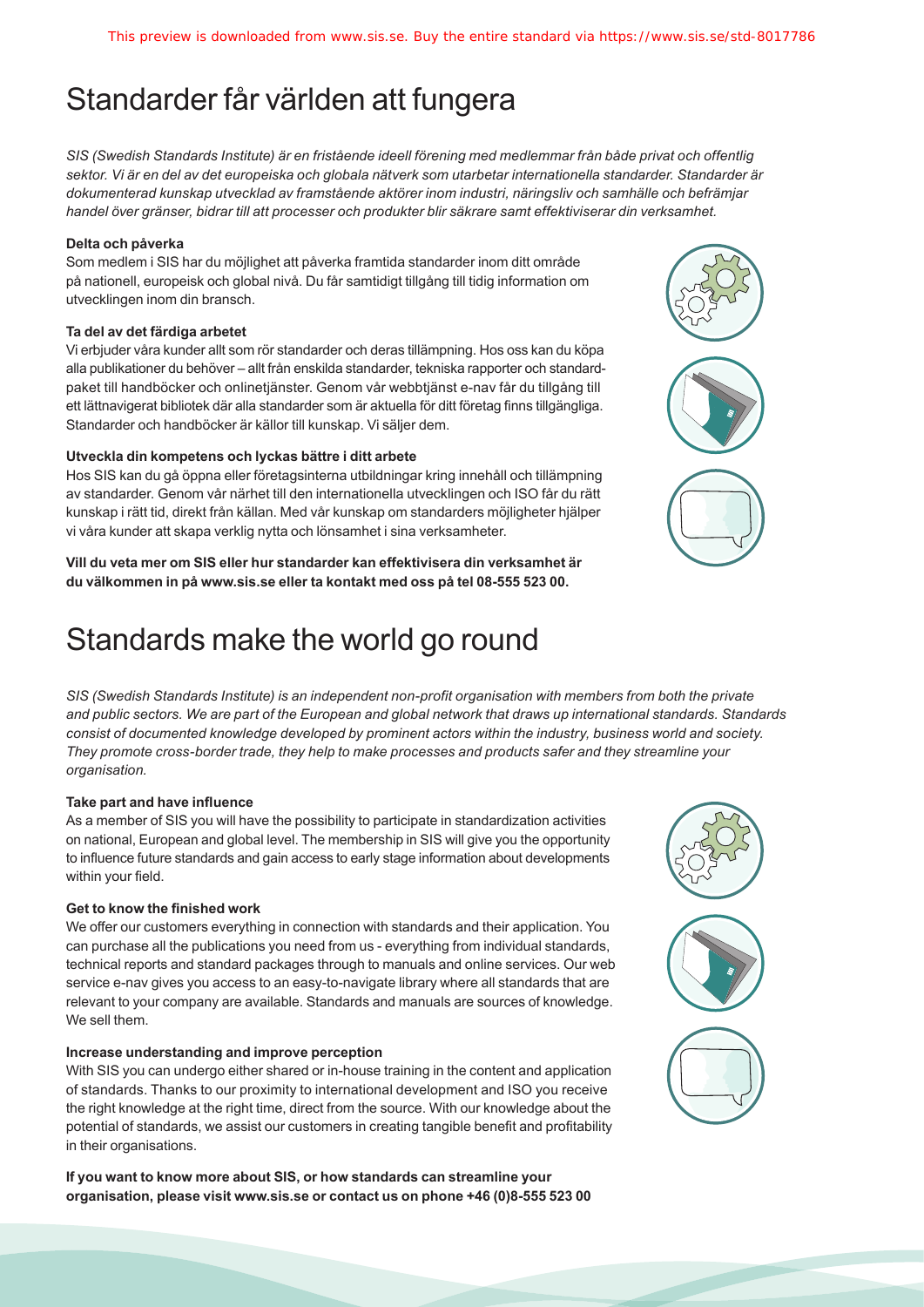Europastandarden EN 16508:2015 gäller som svensk standard. Detta dokument innehåller den officiella engelska versionen av EN 16508:2015.

The European Standard EN 16508:2015 has the status of a Swedish Standard. This document contains the official English version of EN 16508:2015.

© Copyright / Upphovsrätten till denna produkt tillhör SIS, Swedish Standards Institute, Stockholm, Sverige. Användningen av denna produkt regleras av slutanvändarlicensen som återfinns i denna produkt, se standardens sista sidor.

© Copyright SIS, Swedish Standards Institute, Stockholm, Sweden. All rights reserved. The use of this product is governed by the end-user licence for this product. You will find the licence in the end of this document.

*Upplysningar om sakinnehållet i standarden lämnas av SIS, Swedish Standards Institute, telefon 08-555 520 00. Standarder kan beställas hos SIS Förlag AB som även lämnar allmänna upplysningar om svensk och utländsk standard.*

*Information about the content of the standard is available from the Swedish Standards Institute (SIS), telephone +46 8 555 520 00. Standards may be ordered from SIS Förlag AB, who can also provide general information about Swedish and foreign standards.*

Denna standard är framtagen av kommittén för Byggnadsställningar, SIS / TK 173.

Har du synpunkter på innehållet i den här standarden, vill du delta i ett kommande revideringsarbete eller vara med och ta fram andra standarder inom området? Gå in på www.sis.se - där hittar du mer information.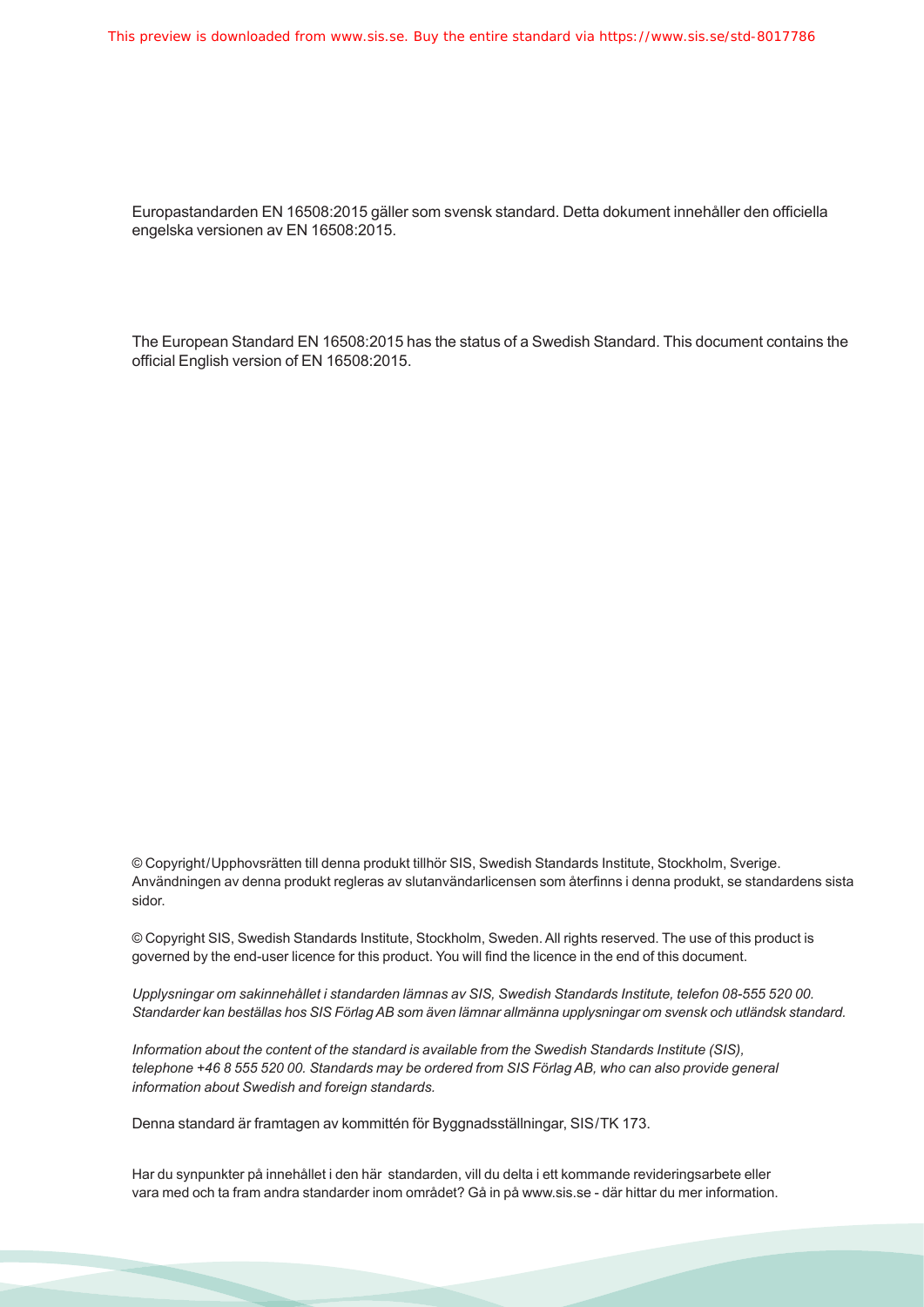This preview is downloaded from www.sis.se. Buy the entire standard via https://www.sis.se/std-8017786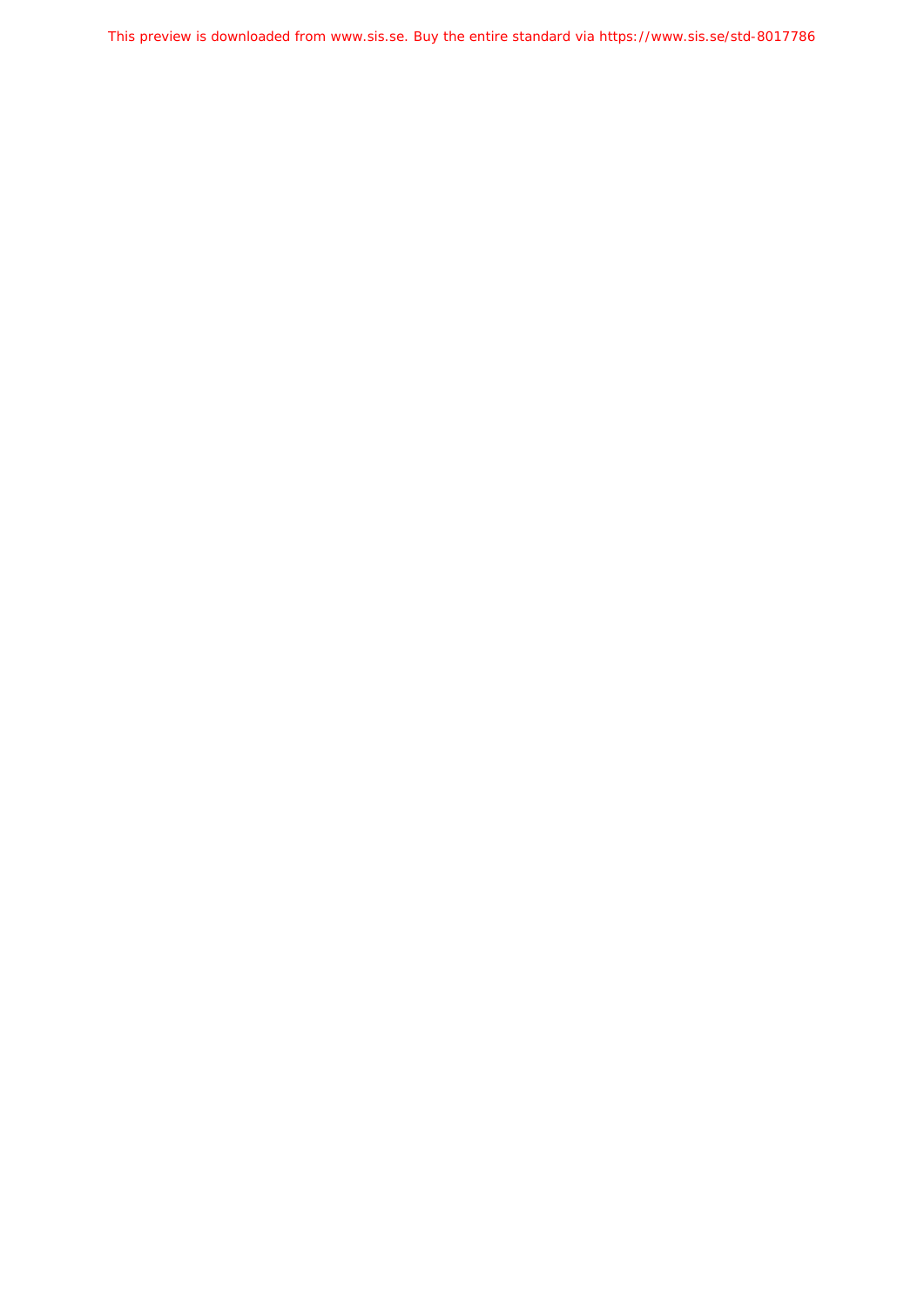# EUROPEAN STANDARD NORME EUROPÉENNE EUROPÄISCHE NORM

## **EN 16508**

December 2015

ICS 91.120.01; 91.200

English Version

## Temporary works equipment - Encapsulation constructions - Performance requirements and general design

Équipements temporaires de chantiers - Systèmes de protection d'ouvrage - Exigences de performance et conception générale

Temporäre Konstruktionen für Bauwerke - Einhausungskonstruktionen - Leistungsanforderungen, Entwurf, Konstruktion und Bemessung

This European Standard was approved by CEN on 26 September 2015.

CEN members are bound to comply with the CEN/CENELEC Internal Regulations which stipulate the conditions for giving this European Standard the status of a national standard without any alteration. Up-to-date lists and bibliographical references concerning such national standards may be obtained on application to the CEN-CENELEC Management Centre or to any CEN member.

This European Standard exists in three official versions (English, French, German). A version in any other language made by translation under the responsibility of a CEN member into its own language and notified to the CEN-CENELEC Management Centre has the same status as the official versions.

CEN members are the national standards bodies of Austria, Belgium, Bulgaria, Croatia, Cyprus, Czech Republic, Denmark, Estonia, Finland, Former Yugoslav Republic of Macedonia, France, Germany, Greece, Hungary, Iceland, Ireland, Italy, Latvia, Lithuania, Luxembourg, Malta, Netherlands, Norway, Poland, Portugal, Romania, Slovakia, Slovenia, Spain, Sweden, Switzerland, Turkey and United Kingdom.



EUROPEAN COMMITTEE FOR STANDARDIZATION COMITÉ EUROPÉEN DE NORMALISATION EUROPÄISCHES KOMITEE FÜR NORMUNG

**CEN-CENELEC Management Centre: Avenue Marnix 17, B-1000 Brussels**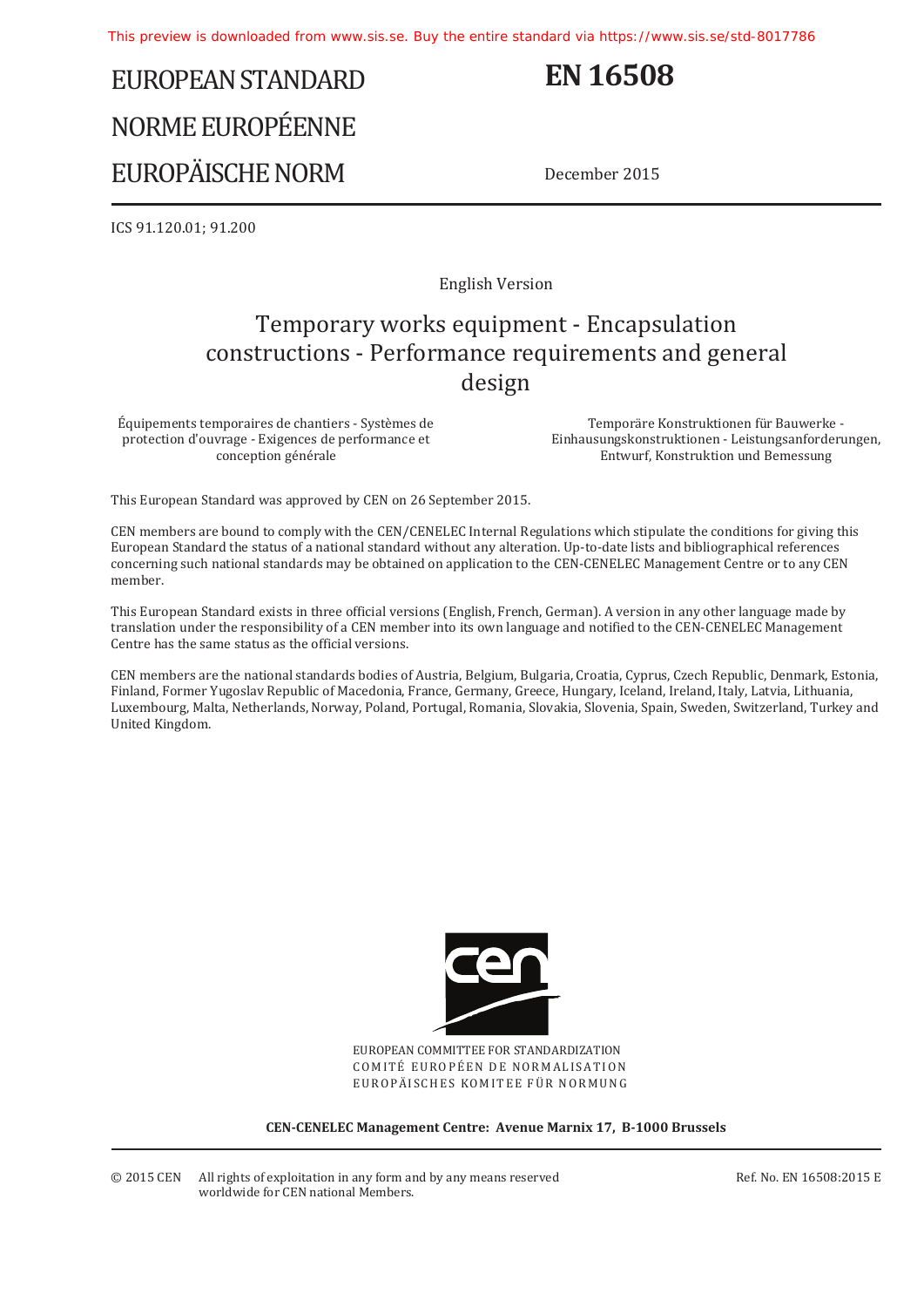## **Contents**

| 1     |  |  |
|-------|--|--|
| 2     |  |  |
| 3     |  |  |
| 4     |  |  |
| 5     |  |  |
| 5.1   |  |  |
| 5.2   |  |  |
| 5.3   |  |  |
| 5.4   |  |  |
| 6     |  |  |
| 7     |  |  |
| 7.1   |  |  |
| 7.2   |  |  |
| 7.3   |  |  |
| 7.4   |  |  |
| 7.4.1 |  |  |
| 7.4.2 |  |  |
| 7.4.3 |  |  |
| 7.4.4 |  |  |
| 7.5   |  |  |
| 7.6   |  |  |
| 7.6.1 |  |  |
| 7.6.2 |  |  |
| 7.6.3 |  |  |
| 7.6.4 |  |  |
| 8     |  |  |
|       |  |  |
|       |  |  |
|       |  |  |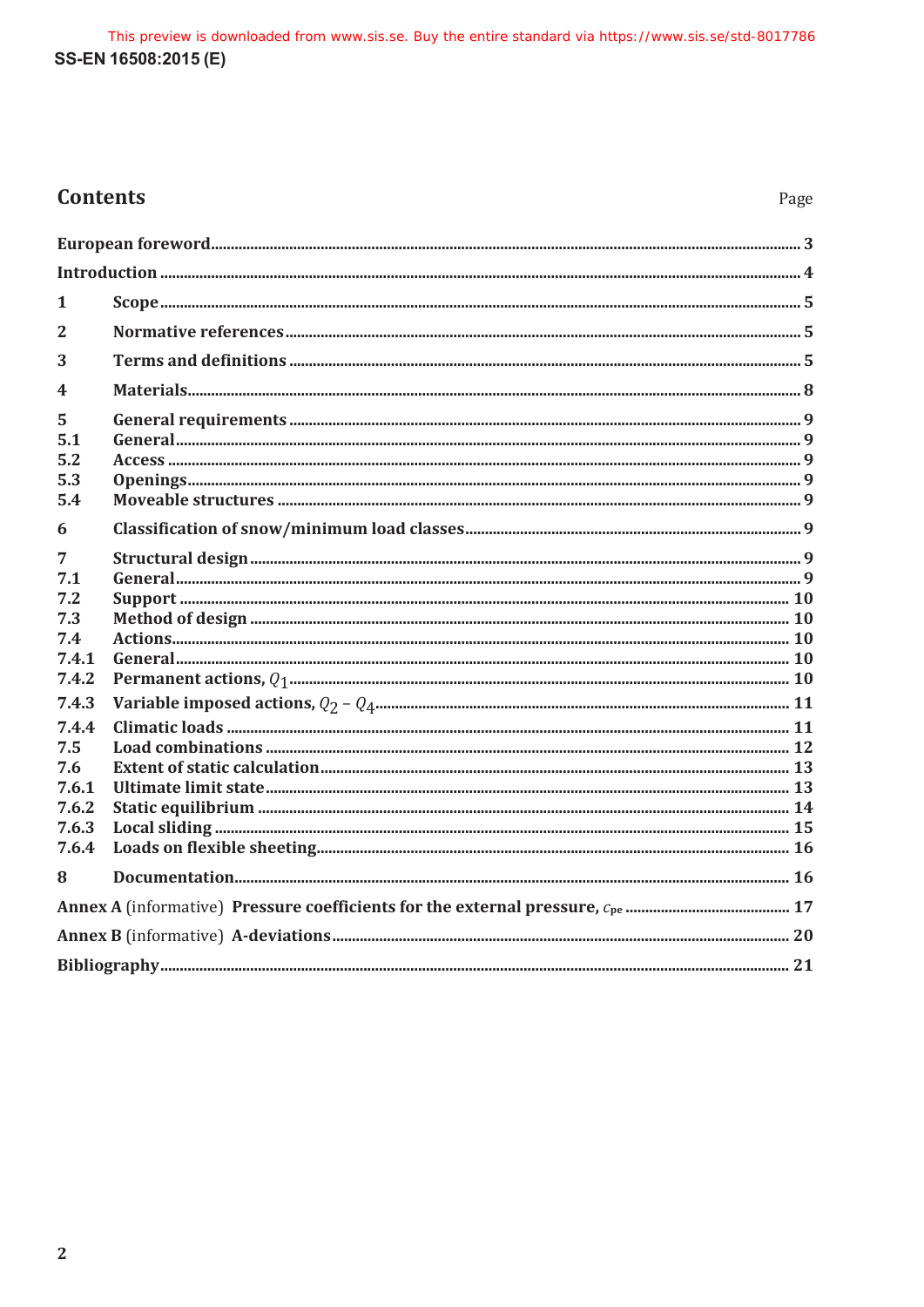## **European foreword**

This document (EN 16508:2015) has been prepared by Technical Committee CEN/TC 53 "Temporary works equipment", the secretariat of which is held by DIN.

This European Standard shall be given the status of a national standard, either by publication of an identical text or by endorsement, at the latest by June 2016, and conflicting national standards shall be withdrawn at the latest by June 2016.

Attention is drawn to the possibility that some of the elements of this document may be the subject of patent rights. CEN [and/or CENELEC] shall not be held responsible for identifying any or all such patent rights.

According to the CEN/CENELEC Internal Regulations, the national standards organizations of the following countries are bound to implement this European Standard: Austria, Belgium, Bulgaria, Croatia, Cyprus, Czech Republic, Denmark, Estonia, Finland, Former Yugoslav Republic of Macedonia, France, Germany, Greece, Hungary, Iceland, Ireland, Italy, Latvia, Lithuania, Luxembourg, Malta, Netherlands, Norway, Poland, Portugal, Romania, Slovakia, Slovenia, Spain, Sweden, Switzerland, Turkey and the United Kingdom.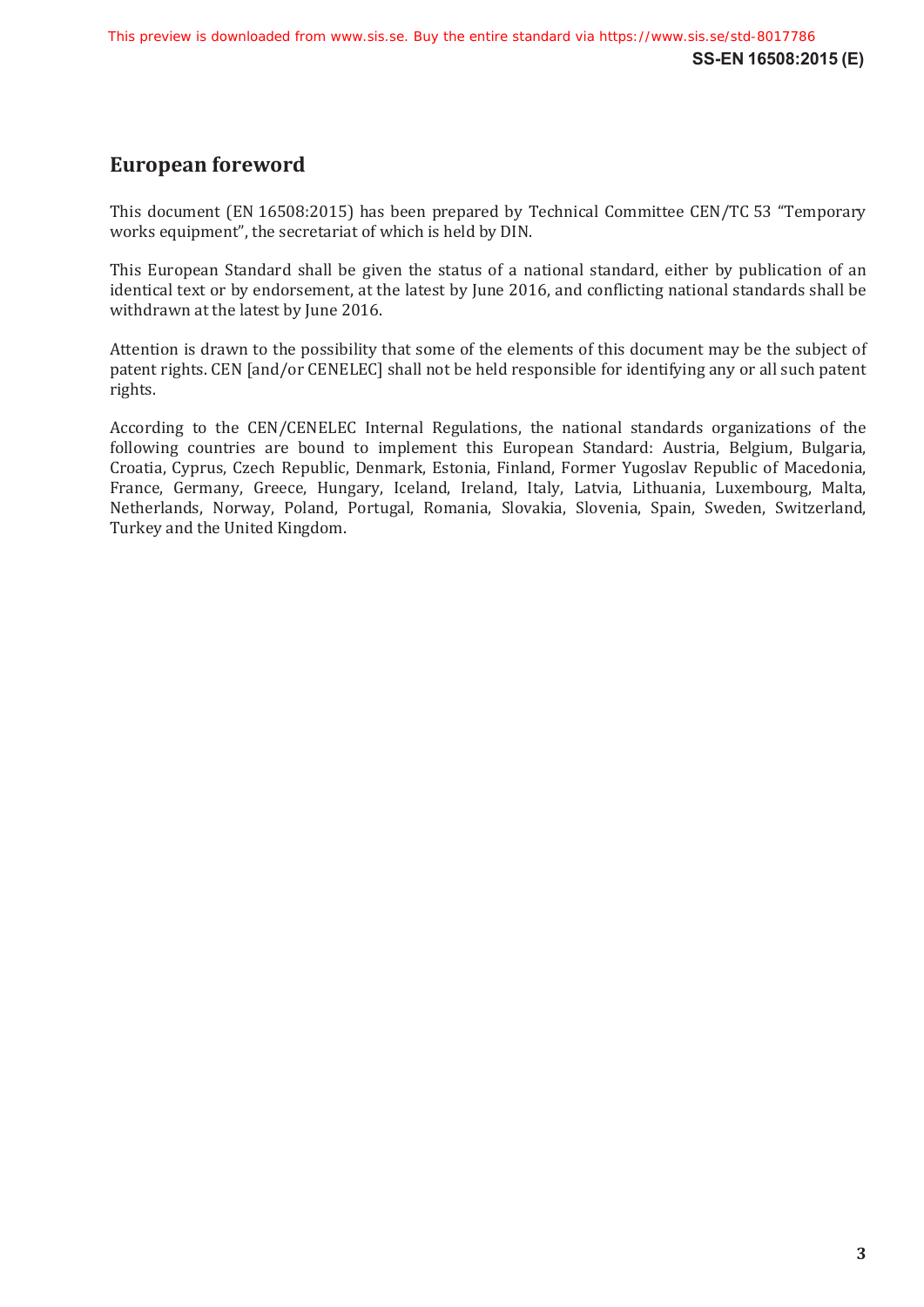## **Introduction**

The purpose of a temporary roof and encapsulation construction according to this standard is to protect the area inside from climatic influences and dust. It is also used to protect the public from effects from inside.

This European Standard includes rules for structural design, which are of particular relevance to encapsulations.

Individual countries may have national laws or regulations which are not in line with this European standard. Information on that can be found in the attached A-deviations.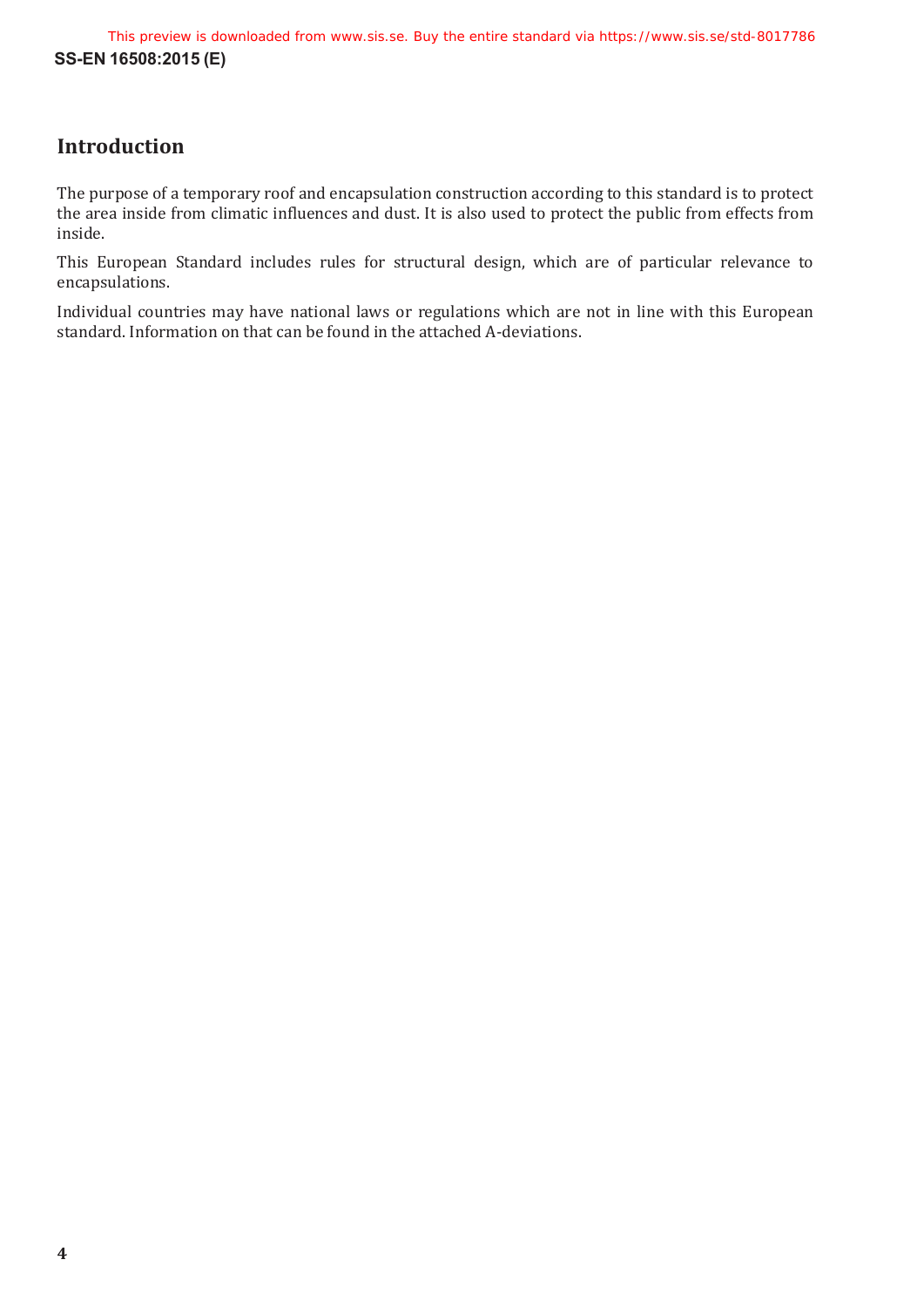## **1 Scope**

This European Standard specifies performance requirements and design methods for temporary roofs and encapsulations.

It is possible to form the constructions in several ways:

- temporary roof which is supported by an existing permanent construction (Figure 1);
- temporary roof which is supported by a scaffold (Figure 2 and 3);
- temporary roof which is supported by another temporary construction (e.g. steel frame);
- temporary wall which is supported by a separate construction (Figure 4);
- encapsulation which is a complete temporary construction including roof, walls and corresponding temporary supports (Figure 5).

This European Standard sets out general requirements. These are substantially independent of the materials of which the construction is made. This standard is intended to be used as the basis for enquiry and design.

## **2 Normative references**

The following documents, in whole or in part, are normatively referenced in this document and are indispensable for its application. For dated references, only the edition cited applies. For undated references, the latest edition of the referenced document (including any amendments) applies.

EN 1990 (all parts), *Eurocode: Basis of structural design*

EN 1991 (all parts), *Eurocode 1: Actions on structures*

EN 1993 (all parts), *Eurocode 3: Design of steel structures*

EN 1995 (all parts), *Eurocode 5: Design of timber structures*

EN 1999 (all parts), *Eurocode 9: Design of aluminium structures*

EN 12811-1:2003, *Temporary works equipment — Part 1: Scaffolds — Performance requirements and general design*

EN 12811-2, *Temporary works equipment — Part 2: Information on materials*

EN 12812:2008, *Falsework — Performance requirements and general design*

## **3 Terms and definitions**

For the purposes of this document the terms of EN 12811-1 and EN 12812 and the following apply.

### **3.1**

### **temporary roof**

construction intended to cover work activities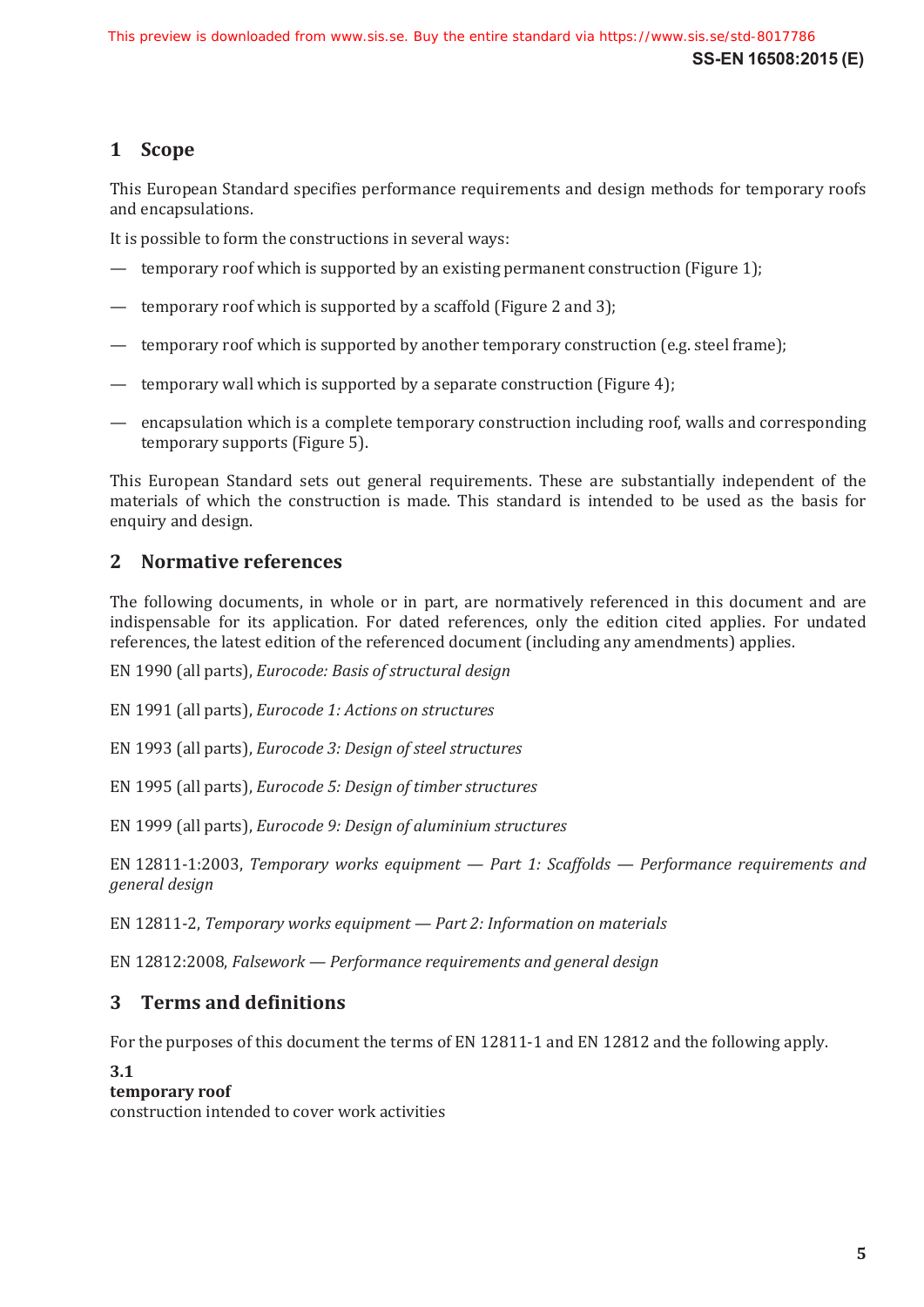## **3.2**

#### **temporary encapsulation**

construction intended to encapsulate work activity areas, consisting of a combination of following elements: roof, walls and supports

Note 1 to entry: For different types, see Figures 1 to 5.



**Figure 1 — Example of a temporary roof which is supported by an existing permanent construction**



**Figure 2 — Examples of temporary roofs supported by scaffolding elements**



**Figure 3 — Examples of temporary roofs supported by working scaffold**